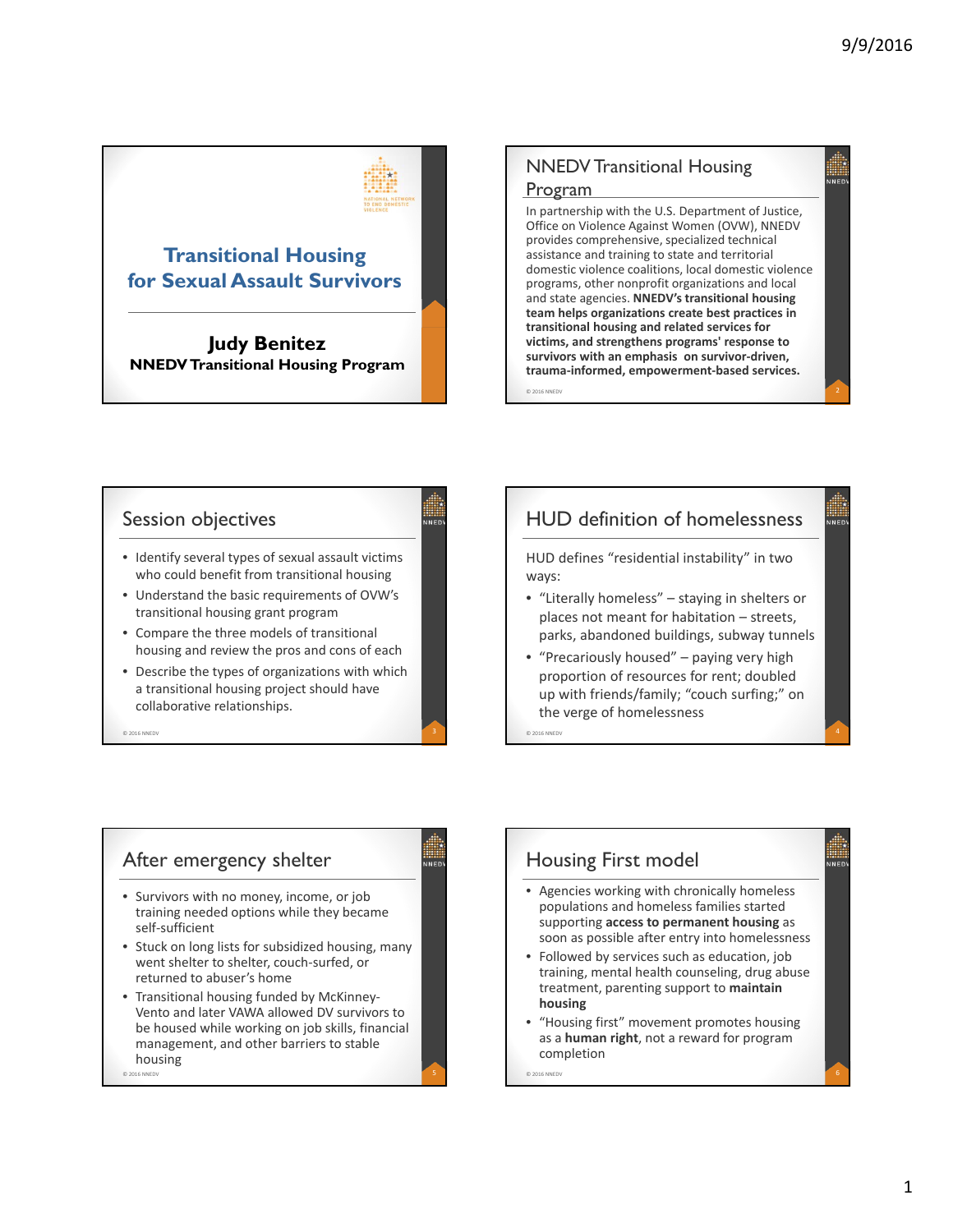#### Sexual Assault Services in Transitional  $\frac{1}{25}$ NED<sup>1</sup> **Housing**

- Cooperative endeavor between OVW, NNEDV, and RSP
	- Survey

– Focus groups

- Are the SA service needs of Thousing program participants being met? • Are the Thousing
- Phone interviews needs of SA survivors being met?

© 2014 NNEDV  $\begin{bmatrix} 7 & 7 \end{bmatrix}$ 

• What is needed to get there?





# What SA survivors need Transitional Housing? • DV survivors whose experience included

- sexual abuse
- DV survivors with child sexual abuse history
- Survivors assaulted in their homes or offender knows where they live
- Survivors raped at work, unable to work, lost job due to the sexual assault
- Survivors raped by landlord or in public housing

 $\degree$  2016 NNEDV 10



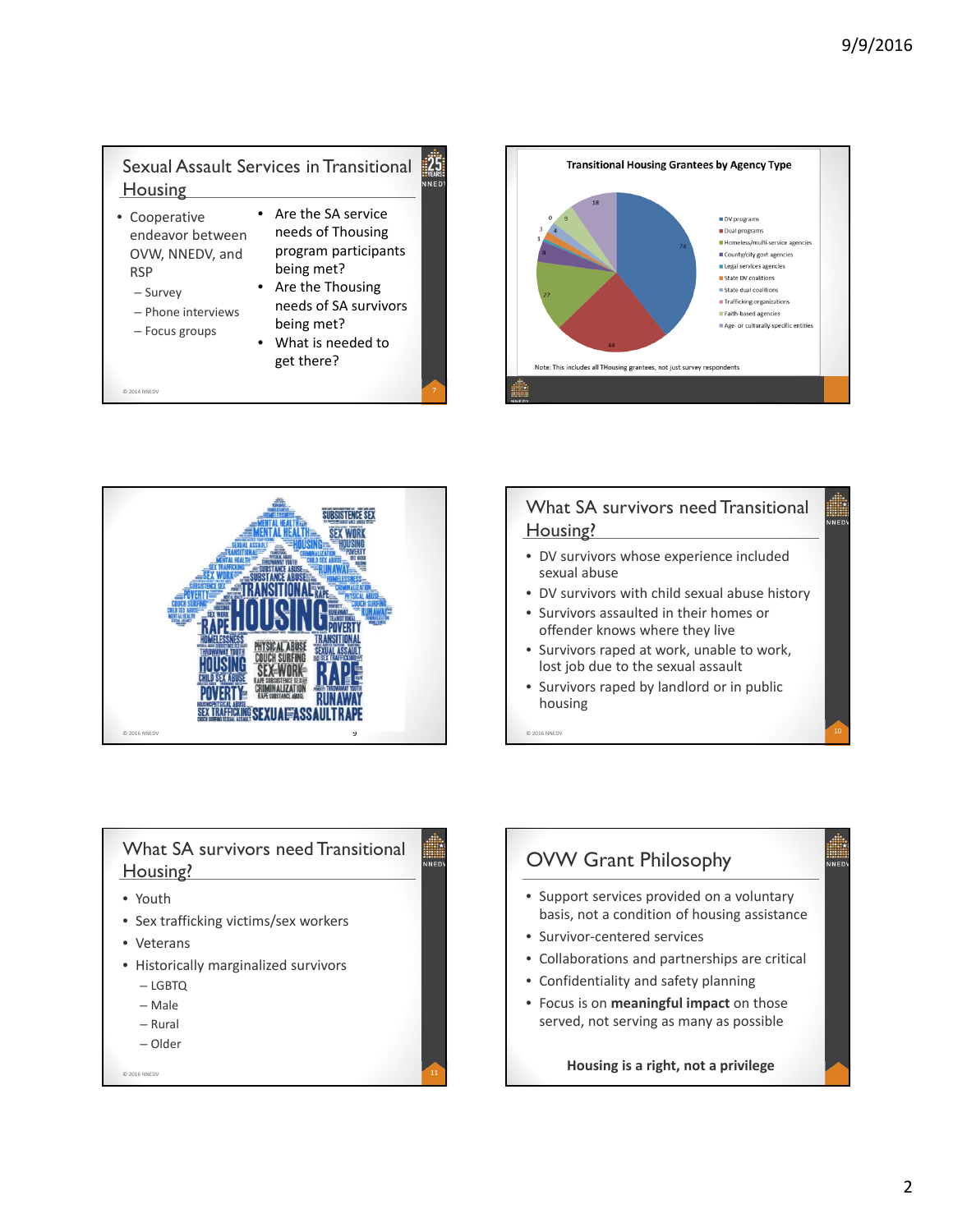### Transitional Housing Models

### **THousing is not an extended shelter stay**

- Scattered Site
	- Increasingly the most common
	- Survivors live in apartments in the community – Survivor or program holds lease
- Clustered Site
- - Program owned building/Program rents multiple units – May be co‐located with other program services
	- Program is landlord and service provider
- Communal Living
	- Similar to shelter
	-
	- Tends to have more rules; can be confining – Program is landlord and service provider

# Transitional Housing Rent **Structures**

- Subsidize
	- Survivor enters lease. Program provides rental assistance to the landlord
- Rent and Sublet
	- Lease is in program's name and sub‐leased to survivor
	- Good option for specific types of survivors
- Own
	- Program owned and operated
	- Grant funds used for operation of building

**Rent should never exceed 30% of the survivor's income**

**Who**

• 18 years or older or an emancipated minor • Homeless or in need of transitional housing due to DV, SA, stalking, or dating violence • Their dependents

**NOT "actively fleeing"**

### Pros and Cons to Rent Structures

#### • Subsidize

**Pros** – Program not responsible for unit. Can focus on being service provider.

**Cons** – Not all survivors are eligible for a lease.

#### • Rent and Sublet

**Pros** – Program can increase access for survivors otherwise not eligible for lease.

**Cons** – Program is responsible for unit and must act as landlord. • Own

**Pros** – Program is in control of all aspects of housing and can create a housing program with minimal barriers.

**Cons** – Program responsible for all repairs. Program acts as landlord.

### OVW Transitional Housing Assistance Grant Program

#### **What**

- Transitional Housing, or
- Short-term rental assistance, AND
- Supportive services to help survivors:
	- Secure employment
	- Obtain permanent housing
	- Integrate into community

 $\degree$  2016 NNEDV 16

# OVW Transitional Housing Assistance Grant Program

#### **Required elements:**

- Voluntary services
- Housing assistance for minimum of 6 months and maximum of 24 months
- Supportive services
	- Partnership with victim services provider
	- Other community partner(s)
	- Follow‐up services
- Safety planning